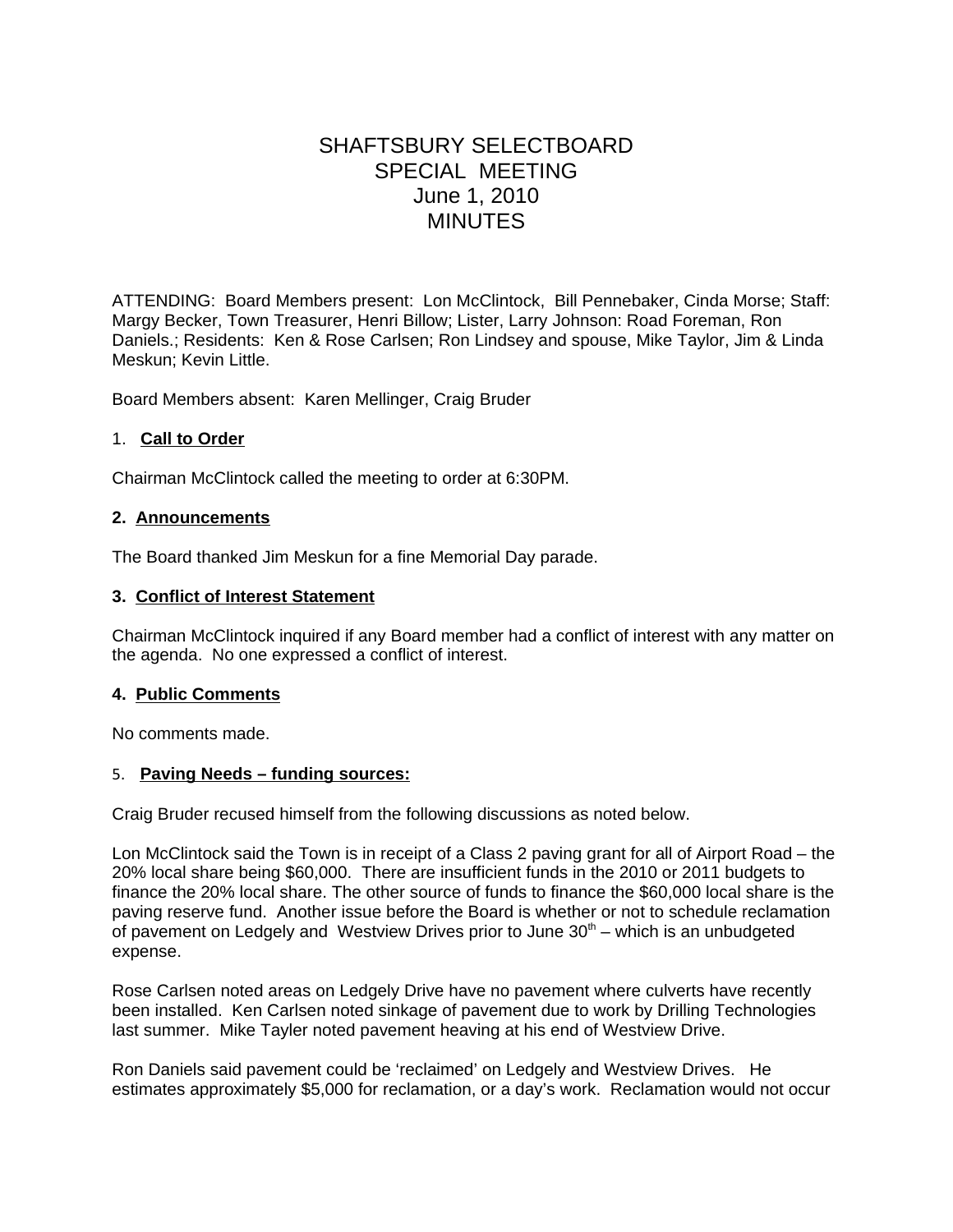on Stevens Road. Reclamation will not help with the base work that really should be done. Ron Daniels estimates over \$30,000 just for proper rehabilitation to the base on Westview Drive. He cautioned the Board he would not have a true estimate of reclamation costs until Thursday, June 3rd.

Ron Daniels further explained the process of reclaiming pavement. The surface is torn up, ground, combined with calcium chloride, and put back down. Gravel can be added as well. A good hard surface is provided that could last a few years. The pavement overlay or top coat could be put down after this base has settled.

Lon McClintock explained there is a \$40,000 paving reserve fund balance. This will be the foundation for local share of Airport Road expenses – even though the Town could not pave this summer. Paving could be scheduled for summer 2011. Selectboard members spoke in favor of protecting the paving reserve fund balance for Airport Road.

The Board reviewed Henri Billow's projected cash flow report. After some discussions the Board identified some questions regarding 'due to's' the general fund from the municipal grants fund. The Board agreed to table the decision on Ledgely and Westview Drives until June  $7<sup>th</sup>$ , and after further review of revenue and cash flow projections.

## **12. Warrants**

Payroll Warrant 47 in the amount of \$6,094.59

#### **Cinda Morse made the motion to approve Payroll Warrant 47. Bill Pennebaker seconded. The motion carried.**

Payroll Warrant 48 in the amount of \$10,281.33.

#### **Cinda Morse made the motion to approve Payroll Warrant 48. Karen Mellinger seconded. The motion carried.**

Check Warrant 43 in the amount of \$4,742.82.

#### **Bill Pennebaker made the motion to approve Check Warrant #43. Cinda Morse seconded. The motion carried.**

Check Warrant 44 in the amount of \$16,514.51.

#### **Karen Mellinger made the motion to approve Check Warrant #44. Craig Bruder seconded. The motion carried.**

Retirement Warrant in the amount of \$76.71.

## **Craig Bruder made the motion to approve retirement warrant in the amount of \$76.71. Bill Pennebaker seconded. The motion carried.**

Transfer Warrant in the amount of \$52,100.87